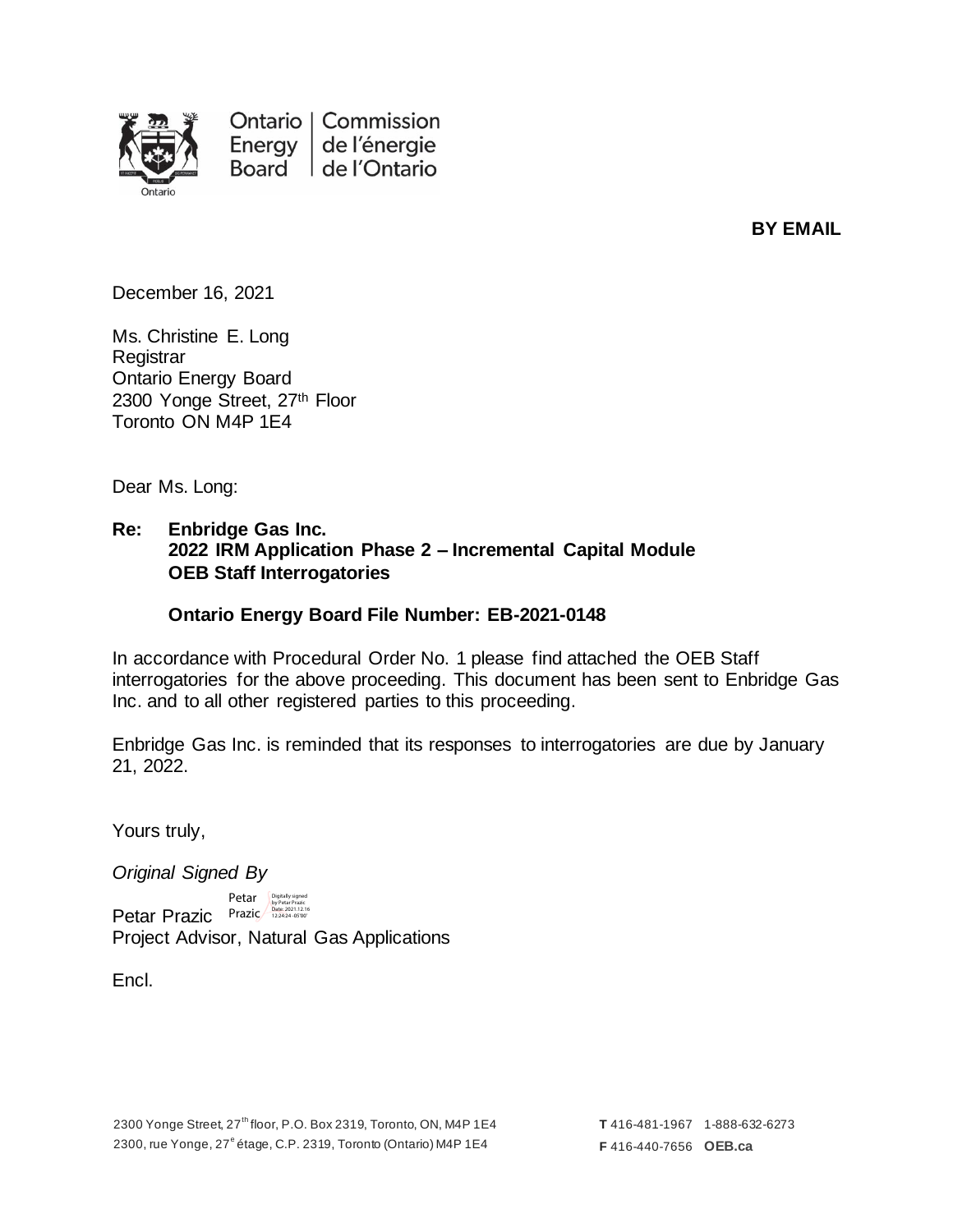

# **OEB Staff Interrogatories**

# **2022 IRM Application Phase 2 – Incremental Capital Module**

**Enbridge Gas Inc.**

**EB-2021-0148**

**December 16, 2021**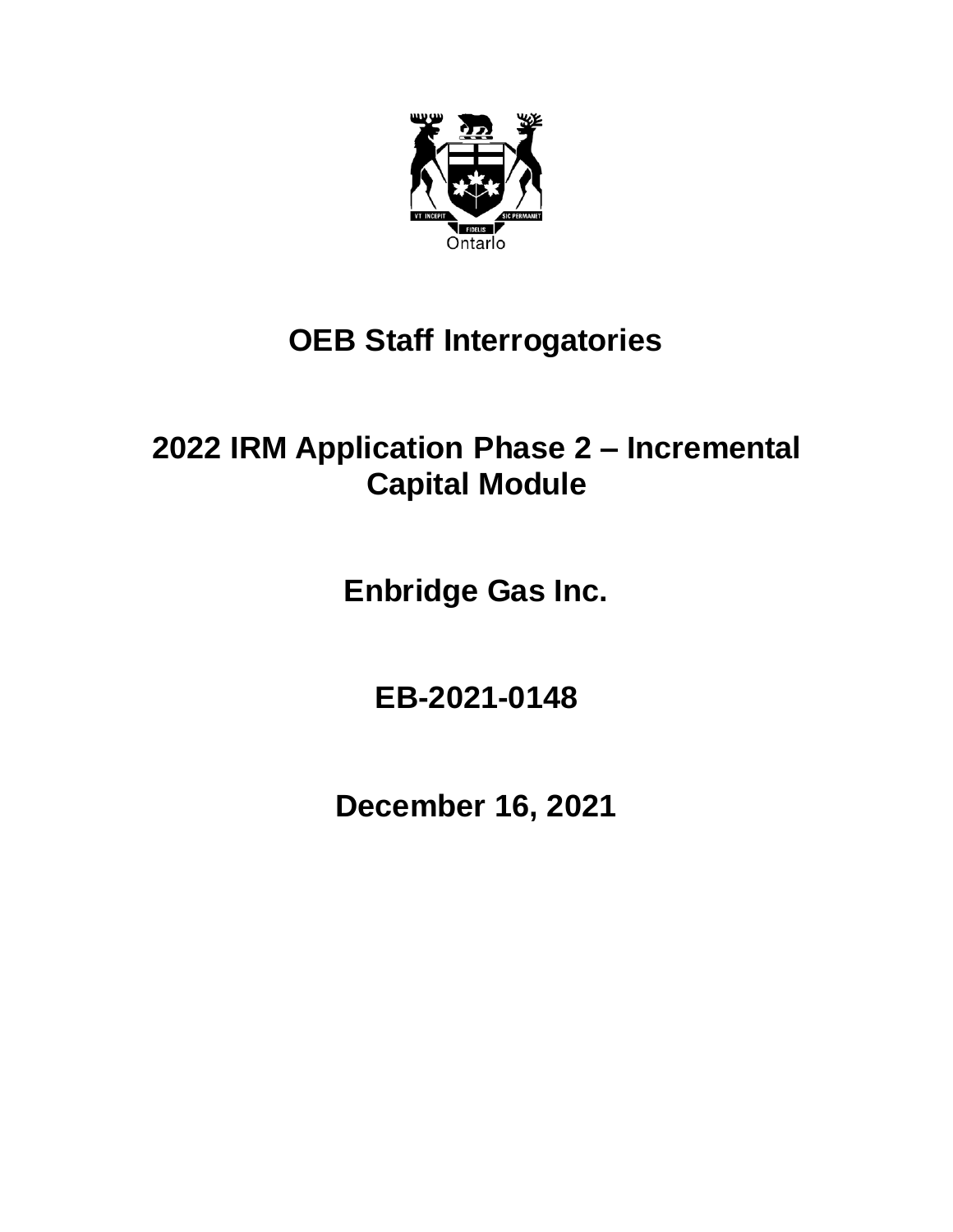# **Staff.1**

**Ref.:** Ref: Exhibit B, Tab 2, Schedule 1, pp. 28-29 of 35.

# **Preamble**

Enbridge Gas is seeking ICM funding for three projects that do not require Leave to Construct (LTC) approval from the OEB. The three projects are the Dawn to Cuthbert pipeline (ICM funding request - \$23.5 million), Byron Transmission Station Replacement (ICM funding request - \$20.4 million) and the Kirkland Lake Lateral Replacement (ICM funding request - \$20.7 million).

# **Questions**

- a) In support of the 2022 ICM funding request, Enbridge Gas has filed an Asset Management Plan (AMP) addendum. The addendum provides an update for the 2022 budget year with respect to the 2020 AMP. Please provide the list of 2022 capital projects that Enbridge Gas considered for deferral, cancellation, or change in scope in order to accommodate the three projects (noted above) within Enbridge Gas's materiality threshold for 2022.
- b) Please indicate whether there are any incremental revenues associated with the three non-LTC projects noted above. If yes, please provide the incremental revenue amounts for each of these projects. Please also include any incremental revenue for each of the projects that require LTC.
- c) In the event that the OEB does not approve ICM funding for the three non-LTC capital projects, how does Enbridge Gas intend to move forward on these projects?
- d) Please outline all capital spending related to synergy/integration projects in 2022 and confirm if they are included in the 2022 capital budget. Please indicate if any 2022 spending related to synergy/integration can be postponed to a later year.

# **Staff.2**

**Ref.:** Exhibit B, Tab 2, Schedule 1, pp. 25-26 of 35.

# **Preamble**

ICM funding requests must be based on discrete, material projects. As defined in the OEB ACM report, "amounts must be based on discrete projects, and should be directly related to the claimed driver. The amount must be clearly outside of the base upon which the rates were derived".<sup>1</sup> As per the MAADs Decision, any

<sup>&</sup>lt;sup>1</sup> EB-2014-0219 Report of the Board New Policy Options for the Funding of Capital Investments: The Advanced Capital Module, p. 17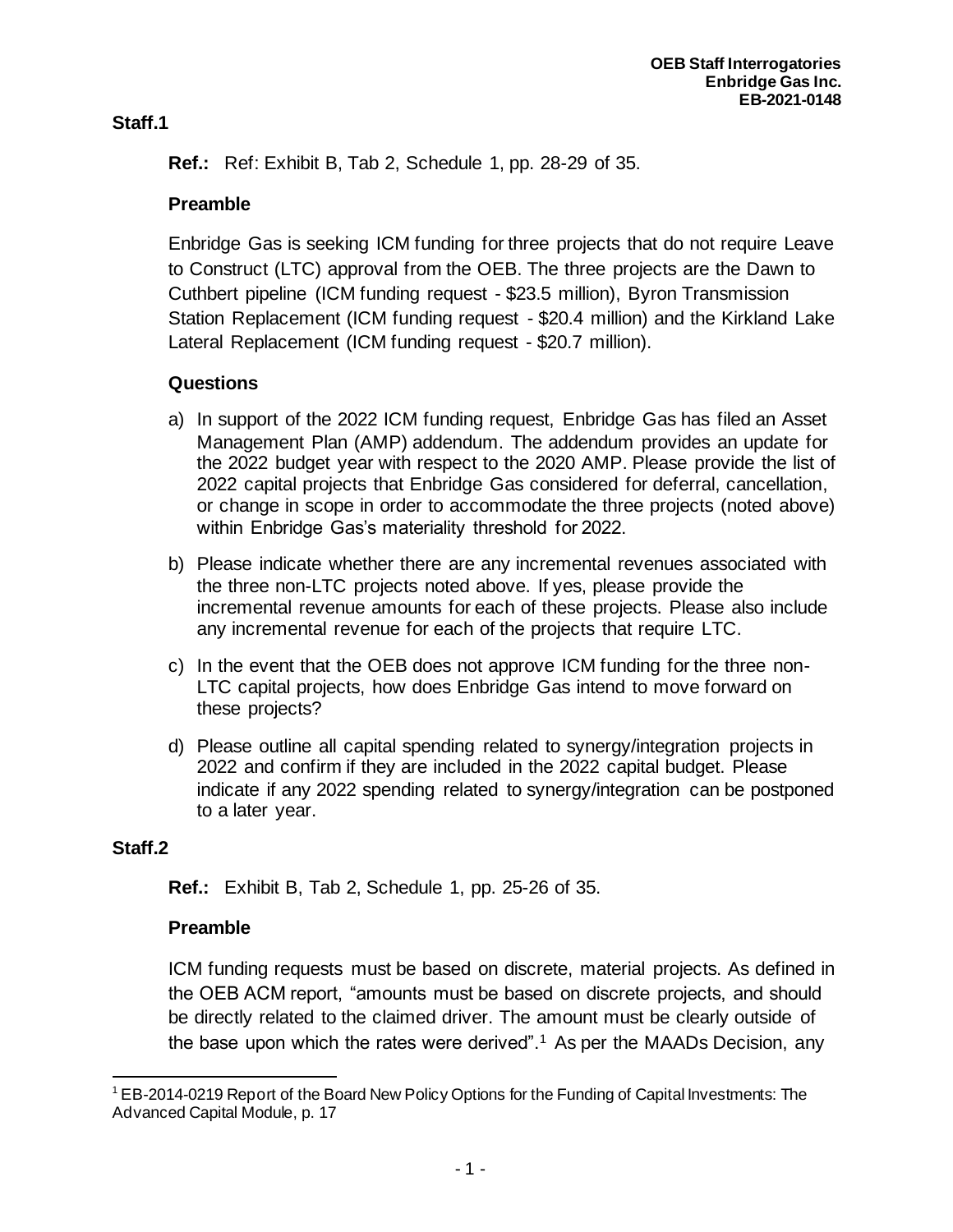individual project for which ICM funding is sought must have an in-service capital addition of at least \$10 million.<sup>2</sup>

Each eligible capital project as identified for the EGD rate zone and Union rate zones in Enbridge Gas's 2022 ICM application and evidence is a discrete project that exceeds the materiality level of \$10 million. However, exceeding the threshold of \$10 million does not necessarily imply that all projects over the threshold are eligible for ICM funding. The OEB's filing requirements for utilities state that minor expenditures in comparison to the overall capital budget should be considered ineligible for ACM or ICM treatment. A certain degree of project expenditure over and above the OEB-defined threshold calculation is expected to be absorbed within the total capital budget.<sup>3</sup>

## **Question**

Please explain why Enbridge Gas considers that the three projects which do not require LTC would not be considered minor expenditures in comparison to the overall capital budget.

## **Staff.3**

**Ref.:** Exhibit B, Tab 2, Schedule 1, Attachment 1, Table D, page 4 of 5.

# **Preamble**

Enbridge Gas has identified the eligible capital projects and total in-service capital amounts for the ICM funding requests based on the previously OEBapproved capitalization policy.

## **Questions**

Please provide overhead amounts, as outlined in Table D (columns 'd' and 'e', "New Harmonized Overhead Capitalization Policy") broken down by year.

## **Staff.4**

**Ref.:** Exhibit B, Tab 2, Schedule 2, Appendix A, Page 439 of 471 Dawn-Cuthbert NPS 42 Replacement and Retrofits

## **Preamble**

<sup>2</sup> EB-2017-0306 / EB-2017-0307 Decision and Order, August 30, 2018, pp. 32-33

<sup>&</sup>lt;sup>3</sup> OEB Filing Requirements for Electricity Distribution Rate Applications, Chapter 3: Incentive Rate-Setting Applications, p. 24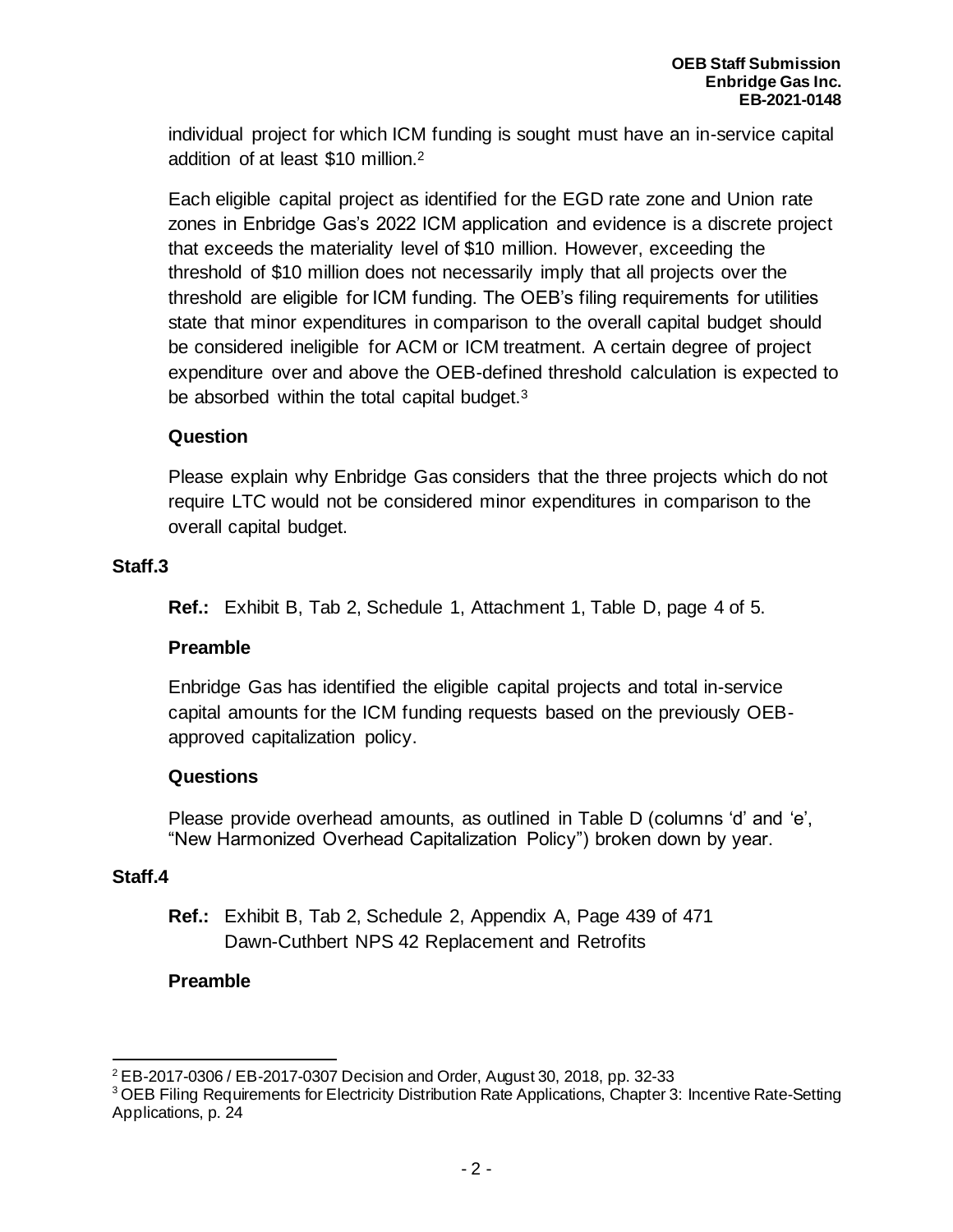A previous ECDA survey completed in 2005 showed that the NPS 42 pipe showed areas of coating disbondment with minor to moderate pitting corrosion with up to 16% wall loss and predicted that further pitting would not exceed a total of 80 mils until year 2025.

# **Questions**

- a) Please explain the significance of the 80 mil threshold.
- b) If corrosion pitting is not expected to exceed a total of 80 mils until year 2025, why does Enbridge Gas believe it must complete this project before that time?

## **Staff.5**

**Ref.:** Exhibit B, Tab 2, Schedule 2, Appendix A, Page 464 of 471 Dawn-Cuthbert NPS 42 Replacement and Retrofits

## **Preamble**

Enbridge Gas considered the option of running an Electro Magnetic Acoustic Transducer (EMAT) in-line inspection tool on the NPS 42 Dawn to Cuthbert pipeline to detect SCC and defer replacement of the pipeline until 2031. This option considered the long-term capital and O&M costs resulting from deferring the replacement until 2031 by modifying the pipeline to accept ILI tools, performing periodic EMAT and Magnetic Flux Leakage inspections and subsequent integrity digs.

# **Question**

Please explain the significance of the year 2031. Why could this option not defer pipeline replacement beyond that year?

## **Staff.6**

**Ref.:** Exhibit B, Tab 2, Schedule 2, Appendix A, Page 470 of 471 Dawn-Cuthbert NPS 42 Replacement and Retrofits

# **Preamble**

Table 1 provides a summary of the NPV assessment for Option A – Inspect/Maintain & Replace in 2031 and Option B – Replace Now.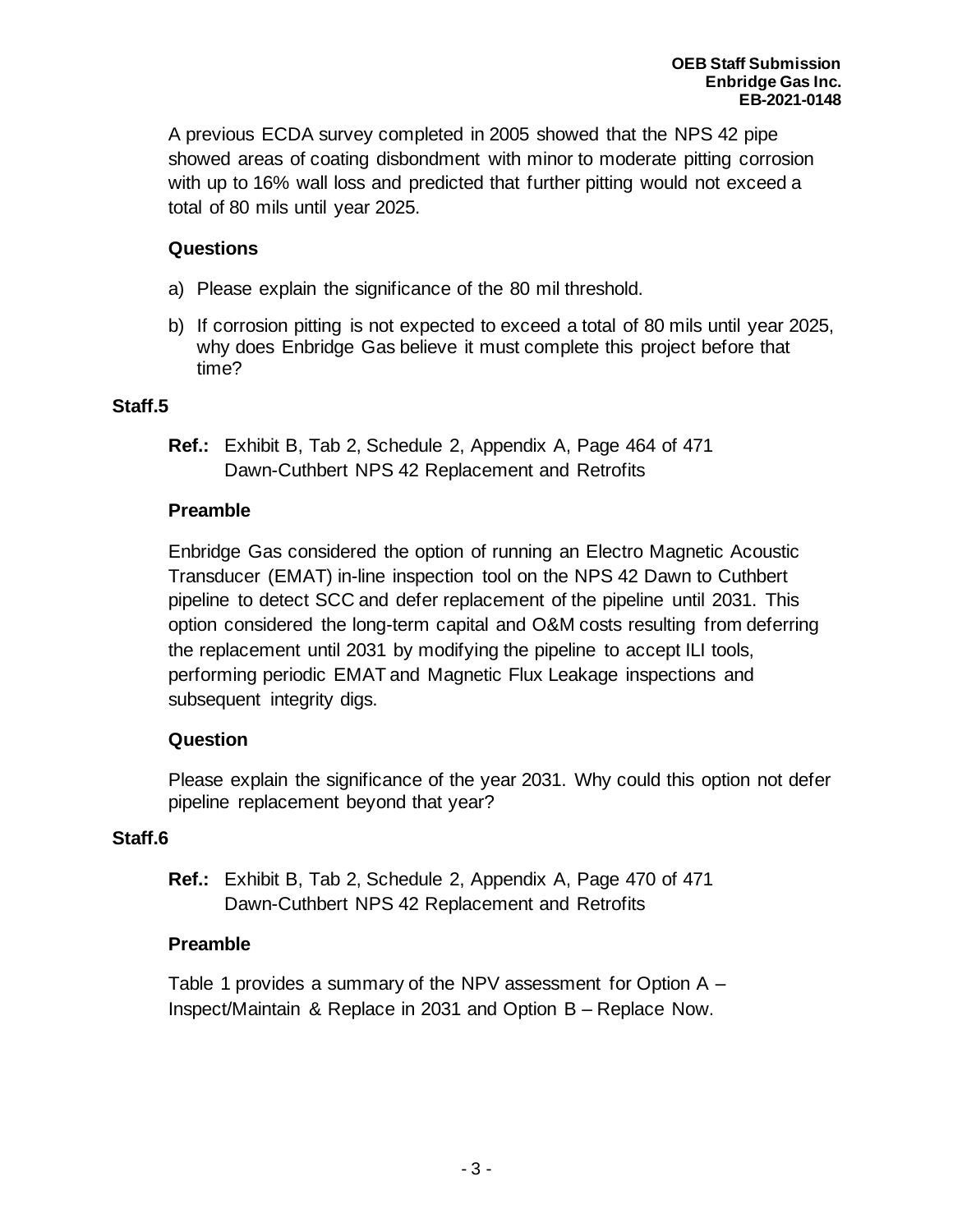| <b><i>SMillions</i></b>                  | <b>Option A</b><br>(Inspect/Maintain, Replace<br>in 2031) | <b>Option B</b><br>(Replace) |
|------------------------------------------|-----------------------------------------------------------|------------------------------|
| <b>Net Present Value</b><br>(Life Cycle) | (20.21)                                                   | (20.13)                      |

#### Table 1: NPV Analysis Results

#### **Question**

Given that the NPV of both options are approximately equal (less than 0.4% difference), did Enbridge Gas use any additional quantitative analysis (e.g., Profitability Index) to further assess the options? If so, please provide the results of that additional analysis. If not, please explain why not.

#### **Staff.7**

**Ref.:** Exhibit B, Tab 2, Schedule 2, Appendix A, Page 471 of 471 Dawn-Cuthbert NPS 42 Replacement and Retrofits

#### **Preamble**

Table 1 provides the estimated project costs. At approximately \$10.35 million, Contract Labour is approximately 43% of the total project costs.

| Dawn-Cuthbert Project Costs in \$ |            |  |
|-----------------------------------|------------|--|
| <b>Internal Labour</b>            | 180,000    |  |
| <b>Contract Labour</b>            | 10,350,000 |  |
| <b>Third Party Services</b>       | 3,300,000  |  |
| <b>Materials</b>                  | 3,600,000  |  |
| Lands                             | 10,000     |  |
| Contingency                       | 2,180,000  |  |
| <b>Project Costs</b>              | 19,620,000 |  |
| IDC                               | 150,000    |  |
| <b>Indirect Overheads</b>         | 4,390,000  |  |
| <b>Total Project Costs</b>        | 24,160,000 |  |

Table 1: Estimated Project Costs

#### **Questions**

- a) Please explain the methodology used by Enbridge Gas to estimate the contract labour costs.
- b) Using a summary table like Table 1, please compare the actual costs of three other projects that Enbridge Gas has completed in the last year to the estimated costs for the Dawn-Cuthbert project.

**Staff.8**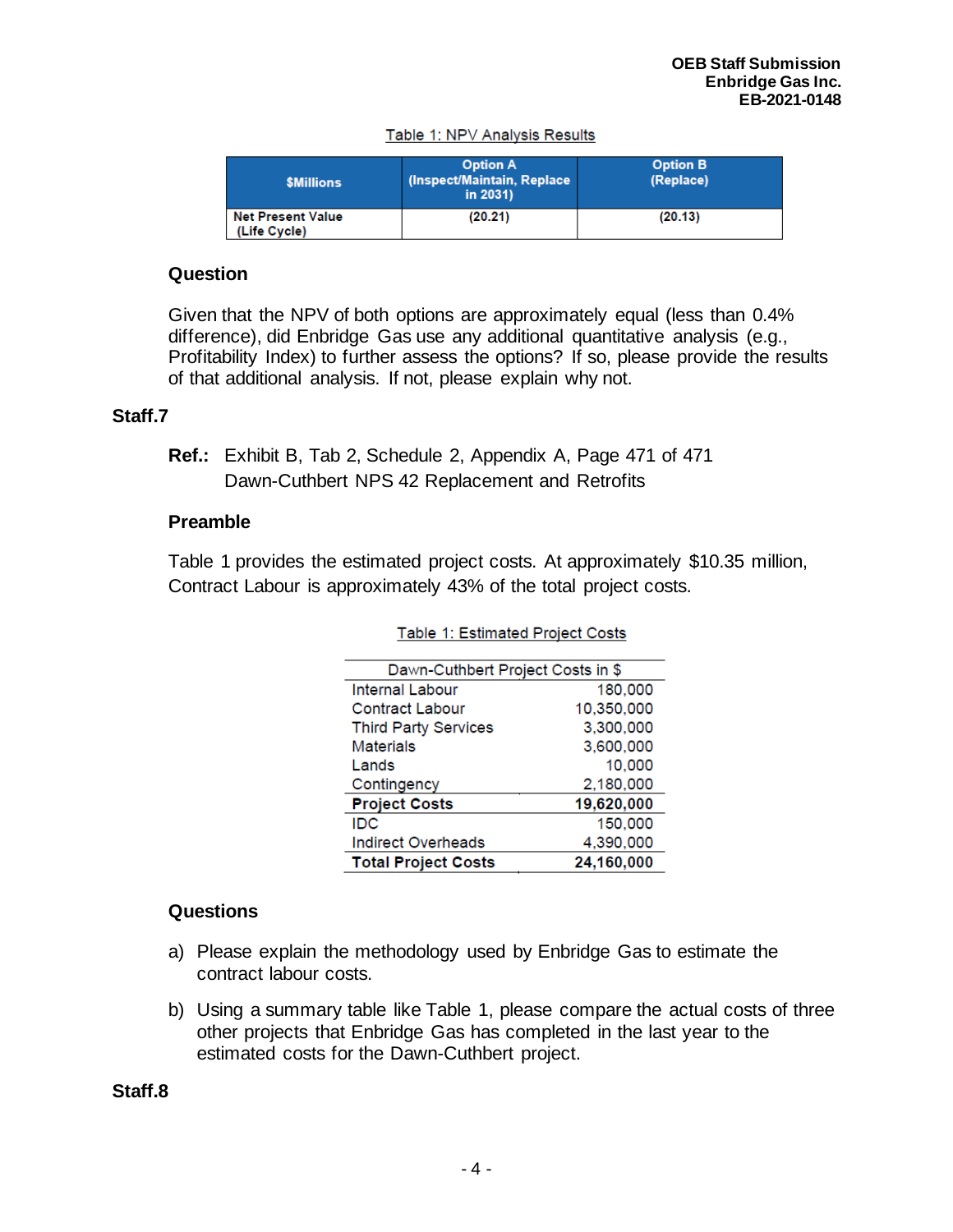**Ref.:** Exhibit B, Tab 2, Schedule 2, Appendix B, Pages 1, 5 and 7 of 32 Byron Transmission Station

# **Preamble**

Enbridge Gas states that the station supplies natural gas to a majority of the London, St. Thomas and Port Stanley systems. As early as 2018, Enbridge Gas identified a number of integrity, safety, reliability, maintenance and operational concerns that supported a rebuild of the Station.

Enbridge Gas states that the heating system has degraded over time and is now only capable of operating at approximately 50% of its original rated output capability. In the event of a heater failure at the Station, Enbridge Gas estimates that there is potential that more than 5,000 customers in the London area alone could be impacted.

Enbridge Gas states that the Station inlet valve is seized in a position that is approximately 90% open due to the deteriorated state of the valve. As such, the Station inlet valve is no longer considered reliable and requires replacement.

## **Questions**

- a) Please explain why Enbridge Gas's station inspection and maintenance program did not identify and resolve the heating capacity issue before 2018.
- b) Please explain why Enbridge Gas's valve inspection and maintenance program did not identify and resolve the inlet valve issue before 2018.

## **Staff.9**

**Ref.:** Exhibit B, Tab 2, Schedule 2, Appendix B, Figure 2, Pages 5 of 32 Exhibit B, Tab 2, Schedule 2, Appendix B, Pages 32 of 32 Byron Transmission Station

## **Preamble**

Enbridge Gas states that an existing 18.5 wide pipeline easement will be "conceded back" to "Softon Developments" and the abandoned pipelines will be removed.

## **Question**

What does the term "conceded back" mean in this context?

#### **Staff.10**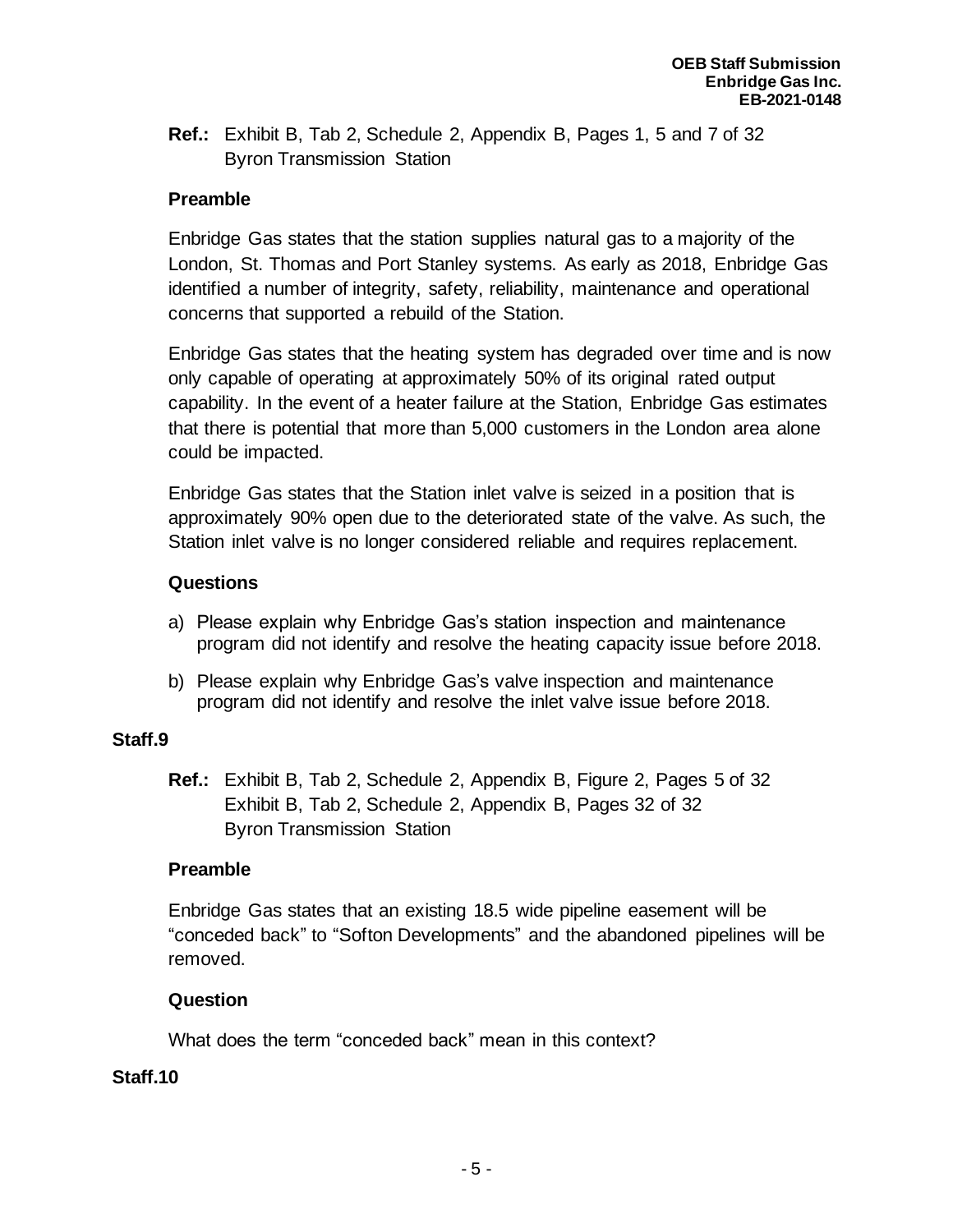**Ref.:** Exhibit B, Tab 2, Schedule 2, Appendix B, Figure 2, Page 7 of 32 Byron Transmission Station

# **Preamble**

Due to projected growth in downstream general service markets fed by the Station, in 2018 Enbridge Gas projected that the Station could reach capacity by the end of 2022. Specifically, Enbridge Gas concluded that the regulation system and the heating system at the existing Station would be incapable of meeting system demand projected by winter 2022/23.

Rebuilding the entirety of the station will have added benefit of providing increased certainty for customers' planning purposes. The new station will have adequate capacity to support a minimum of 225,000 m3/hr flow in the future (as compared to its current capacity of 170,000 m3/hr which is limited by heating systems). OEB staff notes that this approximately a 30% increase in station capacity.

# **Questions**

- a) Please provide a 10-year demand forecast for the downstream general service markets.
- b) Please explain how the 10-year forecast was determined, including any key assumptions and the sources of information upon which it was based (e.g., municipal growth plans).

# **Staff.11**

**Ref.:** Exhibit B, Tab 2, Schedule 2, Appendix B, Figure 1, Page 12 of 32 Byron Transmission Station

# **Preamble**

Figure 1 is a satellite image showing the location of the Byron Transmission Station. OEB staff notes the appearance of residential development encroachment on the station.

# **Questions**

- a) What was the CSA Z662 class location of the Byron Baseline Road and Wickerson Road at the time that the Byron Transmission Station was constructed? What is the class location now?
- b) If there has been a change in the class location, please confirm that the Byron Transmission Station meets the requirements of the current class location.